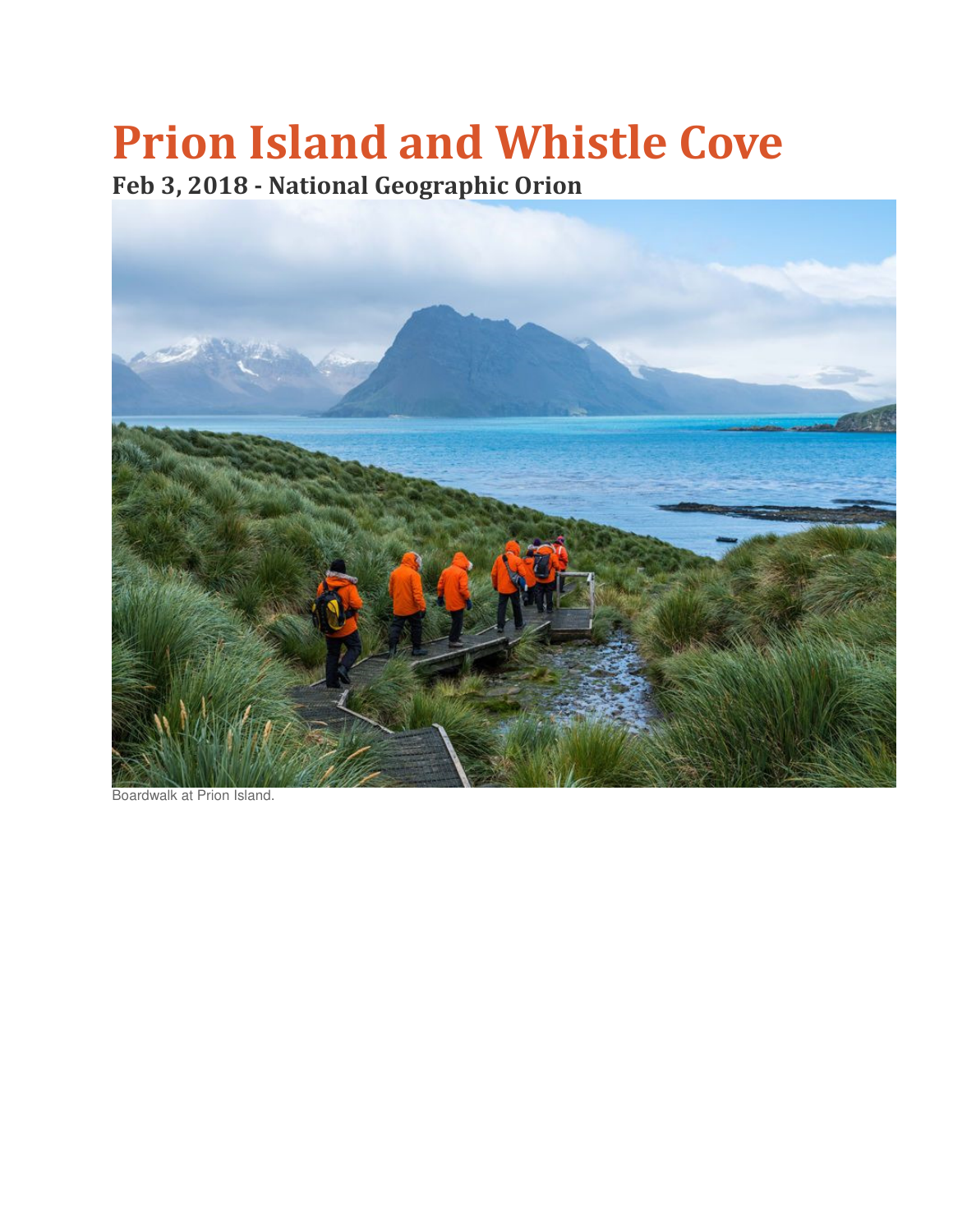

Northern giant petrel.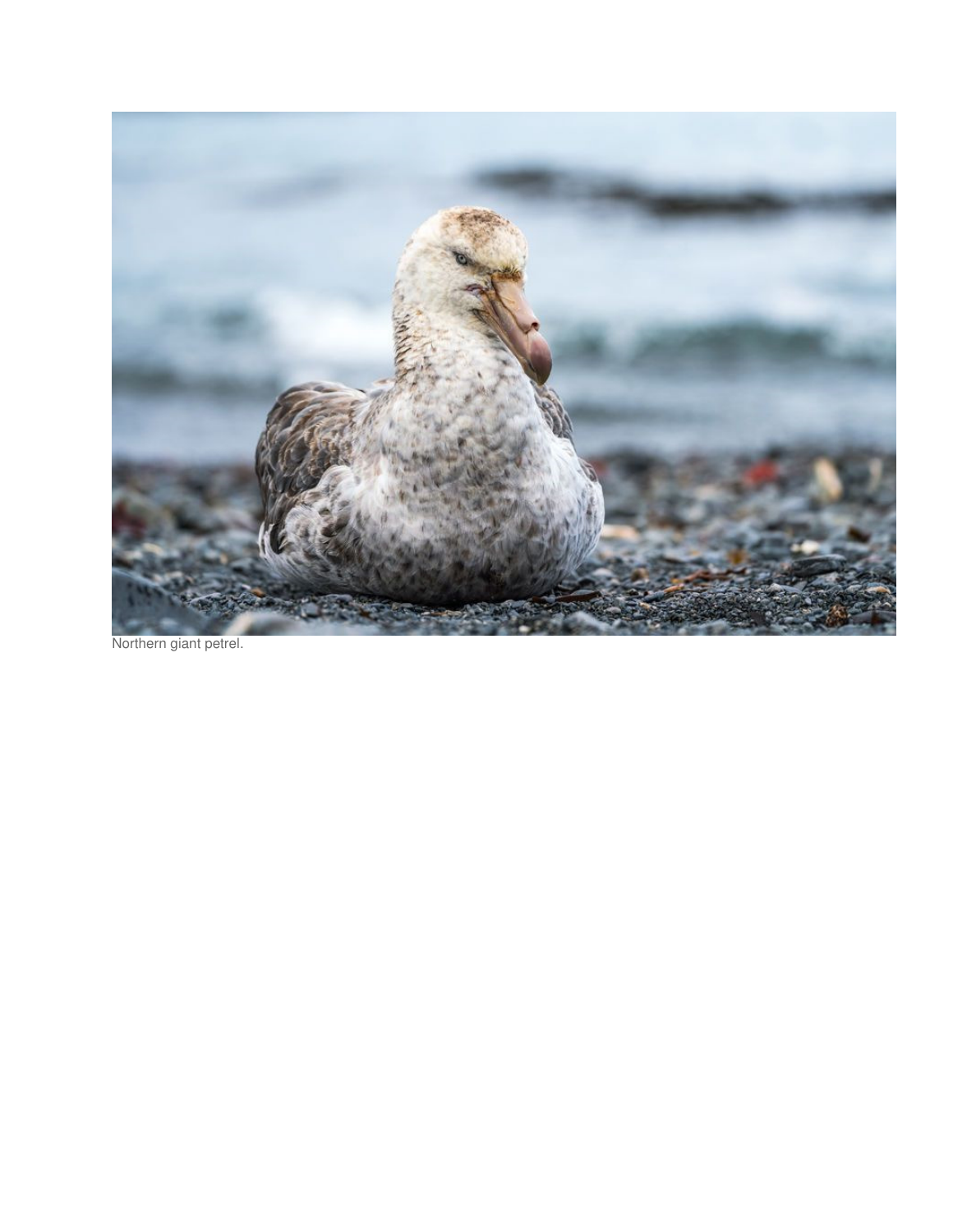

Fur seal in tussock.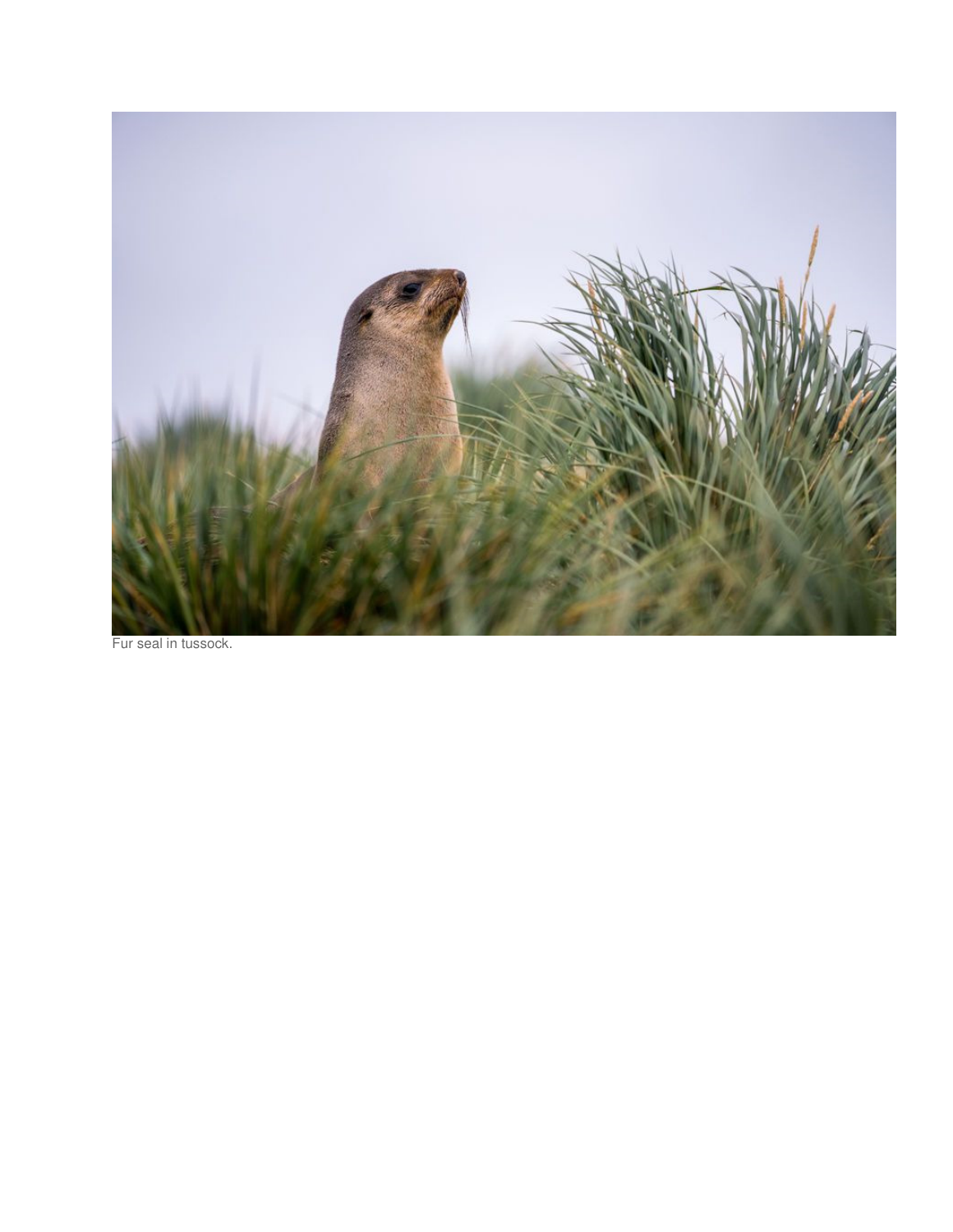

Colony of kings.